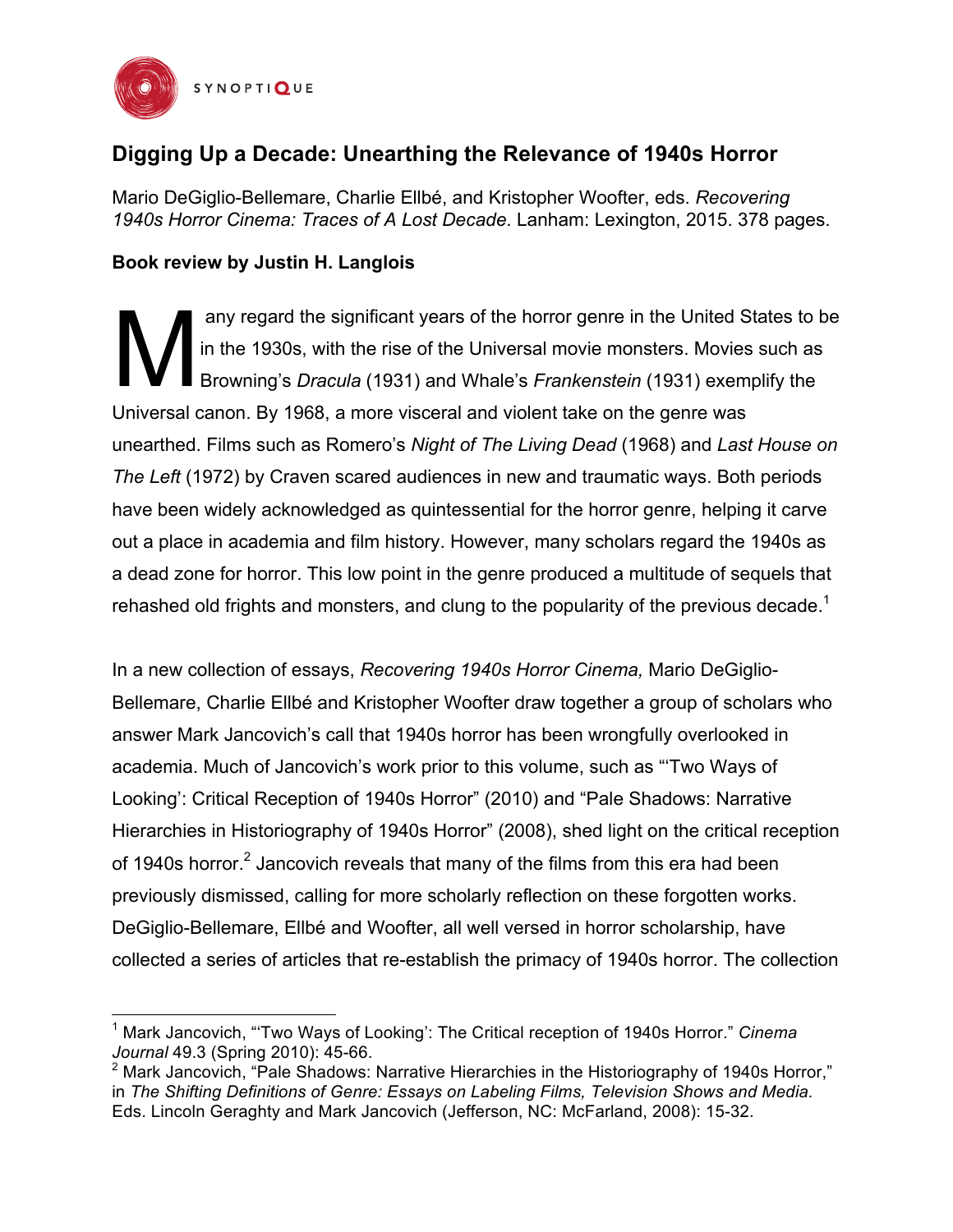includes many different theoretical approaches, which help reveal the undeniable influence this decade had on the genre. By not limiting the essays to the United States or a specific theoretical approach, the editors cast a tremendously large net to reel in and capture an amorphous moment in this genre's history.

Though academics have typically regarded the horror genre as diluted and 'in crisis' during the 1940s, DeGiglio-Bellemare, Ellbé, and Woofter argue throughout this collection that genres such as film noir and the woman's film helped to construct the decade's long lasting and unique impact on the genre. The editors also reflect on genre formation and periodization, clearly designating how this collection elaborates on the work of other academics such as Mark Jancovich, Rick Worland, Richard J. Hand, and Paul Meehan. The book is divided into four parts—"Interventions," "Hybridity," "History" and "Poverty Row"—to reflect on a multitude of political and industrial climates that influenced horror in this decade. Standout contributions from Kier-La Janisse, Jancovich, Louise Fenton, and Gary D. Rhodes all work to reshape and reclaim this lost decade.

The first section of the collection, "Interventions," hits the ground running with a chapter by Woofter, who comments on gothic realism within this era and reclaims the importance it played. He notes that scholars overlook the fact that the 1940s witnessed a proliferation of sub-genres, such as film noir, mystery and woman's films, and the films from this era were infused with gothic and cinematic realism. By breaking down the ways in which scholars approach gothic horror and the 'thriller,' Woofter reveals that definitions tend to limit the ways in which the era expressed the social, political and cultural trauma that came with the advent of the Second World War. The subsequent two chapters address femininity and the proto-slasher genre, and how one may position their presence and longstanding influence on the horror genre. DeGiglio-Bellemare explores iconic horror writer and producer Val Lewton and his film *The Body Snatcher* (1945). He reflects upon the film's masterful use of the Grand Guignol tradition, while playing off the trauma of the Second World War.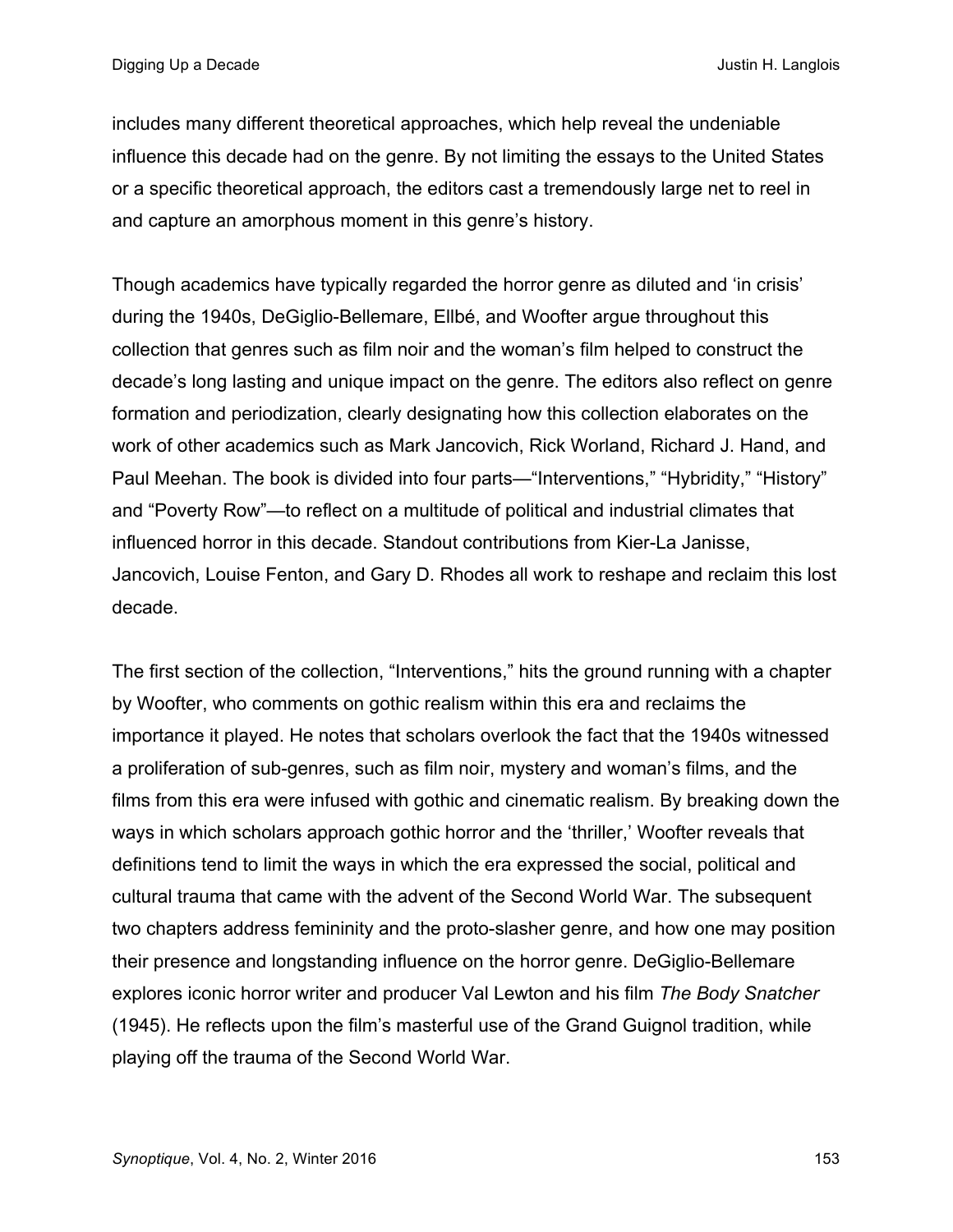"Interventions" is the most direct and compelling section of the book, reclaiming the decade and shedding light on its potency and longstanding influence. This section recuperates this nebulous moment in the genre's history through an analysis of how academics perceive the genre, and how recent important approaches to horror are applicable not only to the canonical eras of the genre but also the 1940s.

The next section of the book is tremendously convoluted due to the expansive range of the topics that reflect on many different factors at play during this lost decade. "Hybridity" reflects on what is often missed and overlooked by academics. The section jumps from a reflection upon children's serials, to Edgar Allan Poe films of the era, and finally to Humphrey Bogart's performances of the 1940s. The staggering scope of these topics leaves the section seemingly without focus. The chapters that stand out here are the contributions by Janisse and Ellbé. Janisse's article "The Child Witness: Peril and Empowerment in 1940s Horror *From The East Side Kids* to *The Window*" is a meticulous reflection on kids' serials and the role that horror played within them. These serials and their use of slapstick comedy and horror have been largely dismissed by scholars but would, she argues, "inspire generations of Monster Kids to come" (110). Their longstanding influence has been demonstrated in serialized cartoons such as *Scooby Doo* (1969) and films like *The Monster Squad* (1987). Ellbé's reflection on the *Inner Sanctum* film series (1943-1945) similarly unearths Universal's adaptations of radio thrillers. Ellbé conveys the unique positioning of these films in history and why their place is so relevant to the genre. Ellbé notes how these films stand out in style and form, and how they demonstrate a slow shift to psychological horror. This style was appropriated from its radio predecessors and would further develop in the cinematic form in later decades. These are just two of the section's standout chapters that shed light on lost histories that academics mostly ignore. "Hybridity" also offers an analysis of how the horror genre, especially in the early days of cinema, has incorporated the cultural influences of other media, shaping the genre's development.

The next two sections, though pertinent and revealing, do not wield the same agency or potency as their predecessors. The "History" section of *Recovering 1940s Horror*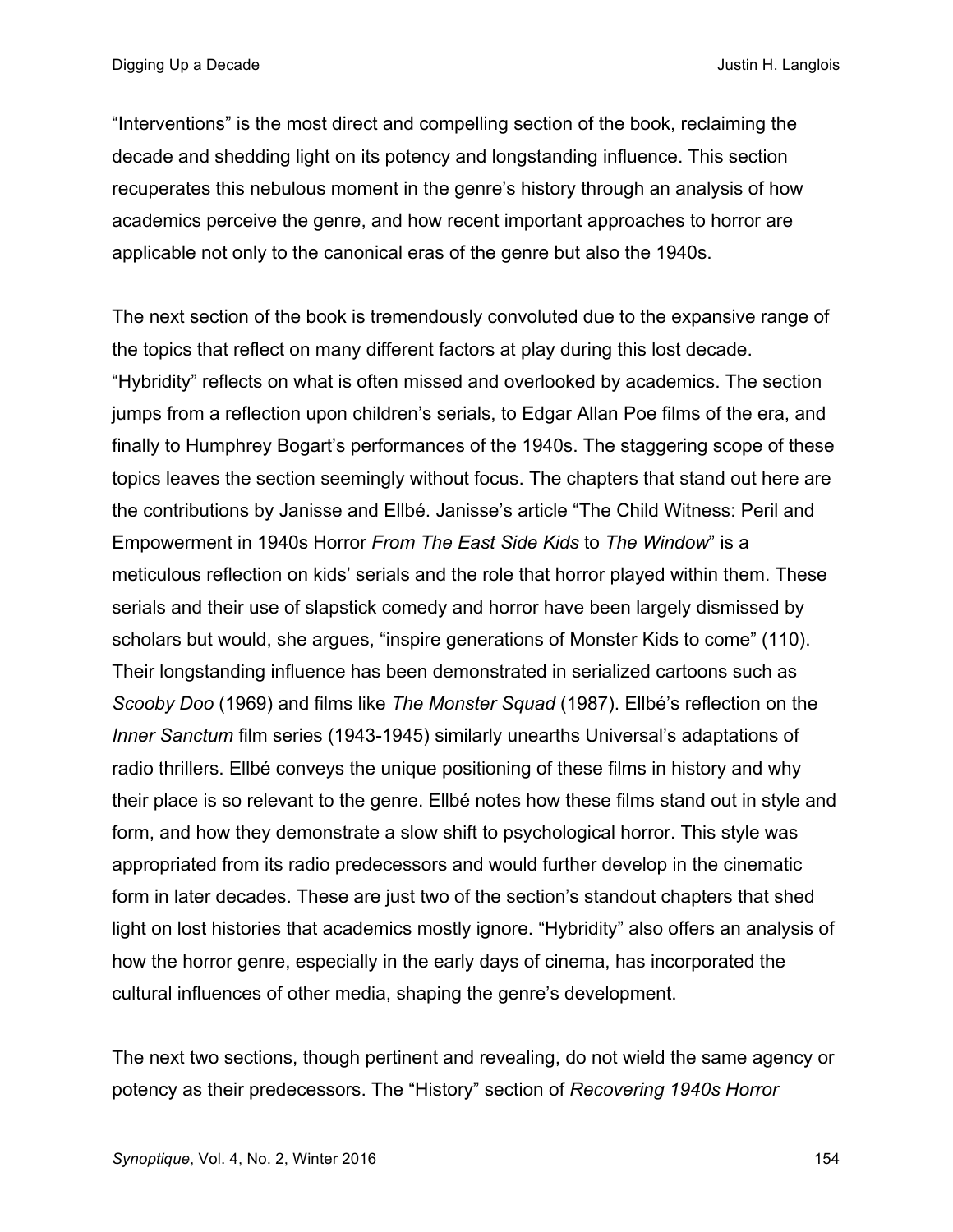*Cinema* focuses on the historical context of these films' production and distribution, and reflects upon the traumas experienced on a global scale during this decade due to the Second World War. The final section of this grandiose collection focuses more specifically on 'Poverty Row' films. These low-budget films, which were produced by independent American companies such as Monogram and Republic, were typically overshadowed by major Hollywood studio releases. As such, scholars commonly regard 'Poverty Row' productions as a subpar attempt at horror. In this case, however, the authors reclaim their place in history by revealing their worth. This section notably includes these productions and their auteurs as valuable additions to the horror canon despite their humble budgets.

In their introduction "Fragments of the Monster: Recovering a Lost Decade," DeGiglio-Bellemare and Woofter attempt to ground the book with a reflection on the 1944 Lew Landers film *The Return of the Vampire.* They use the film as a springboard into issues of historical context, re-appropriation, and influence on the genre from other media forms. A problem with this transition is that the scope of the introduction, and thereby the collection, is so large that it at times becomes unfocused. The editors do manage to save their collection from obscurity, though, by framing it as a reclamation of 1940s horror, thereby answering Jancovich's challenge to reconsider films from this decade. The majority of the chapters within this book therefore feel like an excavation, where the writers dig deep into the annals of film and uncover lost treasures, covered in grit, previously lost to the world.

The essays in *Recovering 1940s Horror Cinema* champion a lost decade of genre filmmaking, weaving between different geopolitical and economic contexts to reveal psychological trauma, generic intertextuality, and an irrationality of films, all produced in a decade supposedly plagued by sequels and lacking originality. Noël Carroll's *The Philosophy of Horror*<sup>3</sup> notes the vehement place nostalgia has within the horror genre. Horror is said to be carnivorous due to how frequently films within the genre revise and

 <sup>3</sup> Noël Carroll, *The Philosophy of Horror: Or, Paradoxes of the Heart* (New York: Routledge, 1990).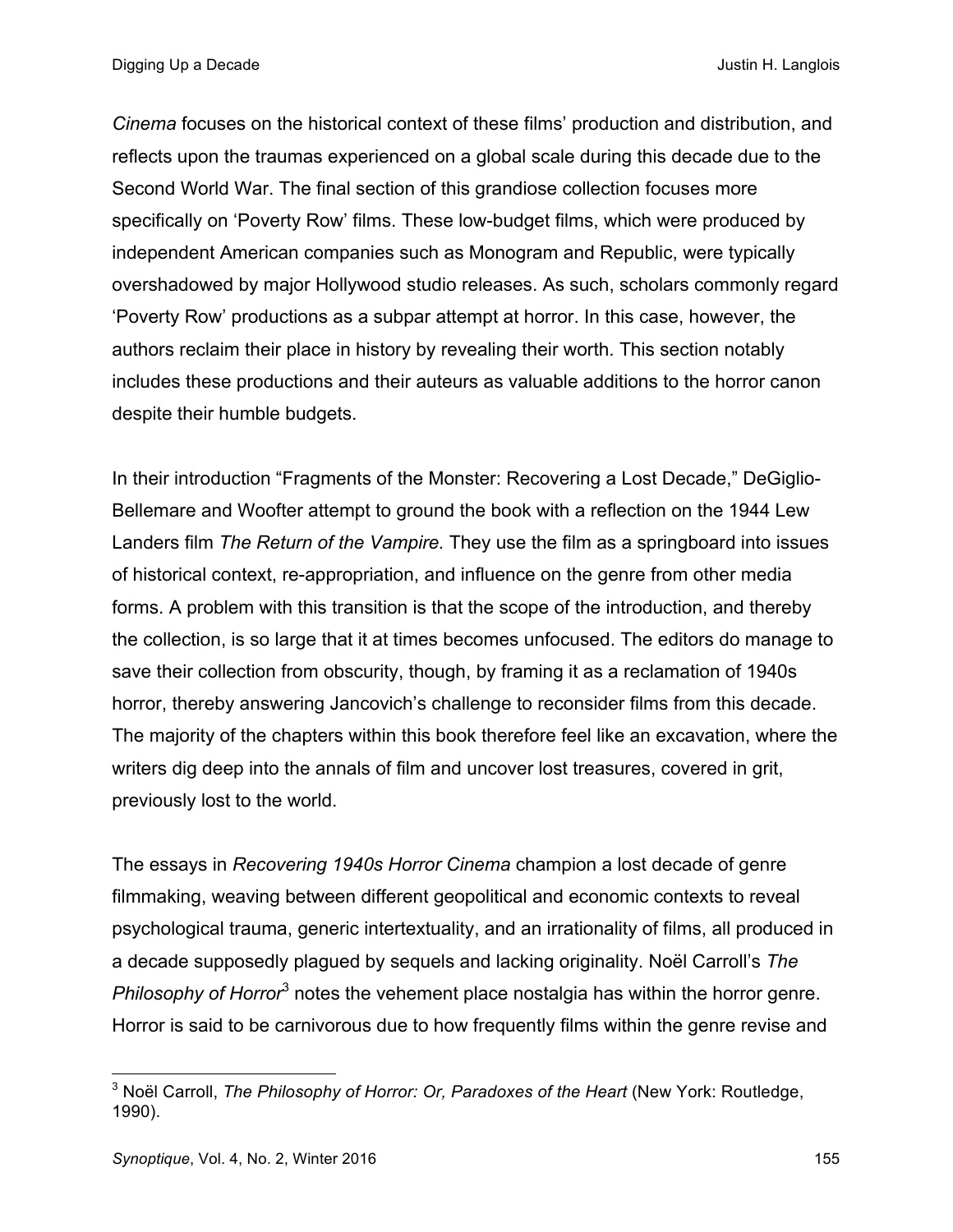revamp the themes and stories of its predecessors. $4$  It is for this reason that the recuperation of the 1940s is so important. *Recovering 1940s Horror* digs up the skeletal structure of these films, marking its long lineage while looking forward and tracing its influence on the more violent and visceral horror of the late 1960s that was, similarly, a product of war and period anxieties.

Justin Henry Langlois is an educator of English and cinema at Chateauguay Valley Regional High School and an associate programmer at Fantasia Film Festival. He holds a Master's degree from Concordia University.

 $<sup>4</sup>$  Ibid.</sup>